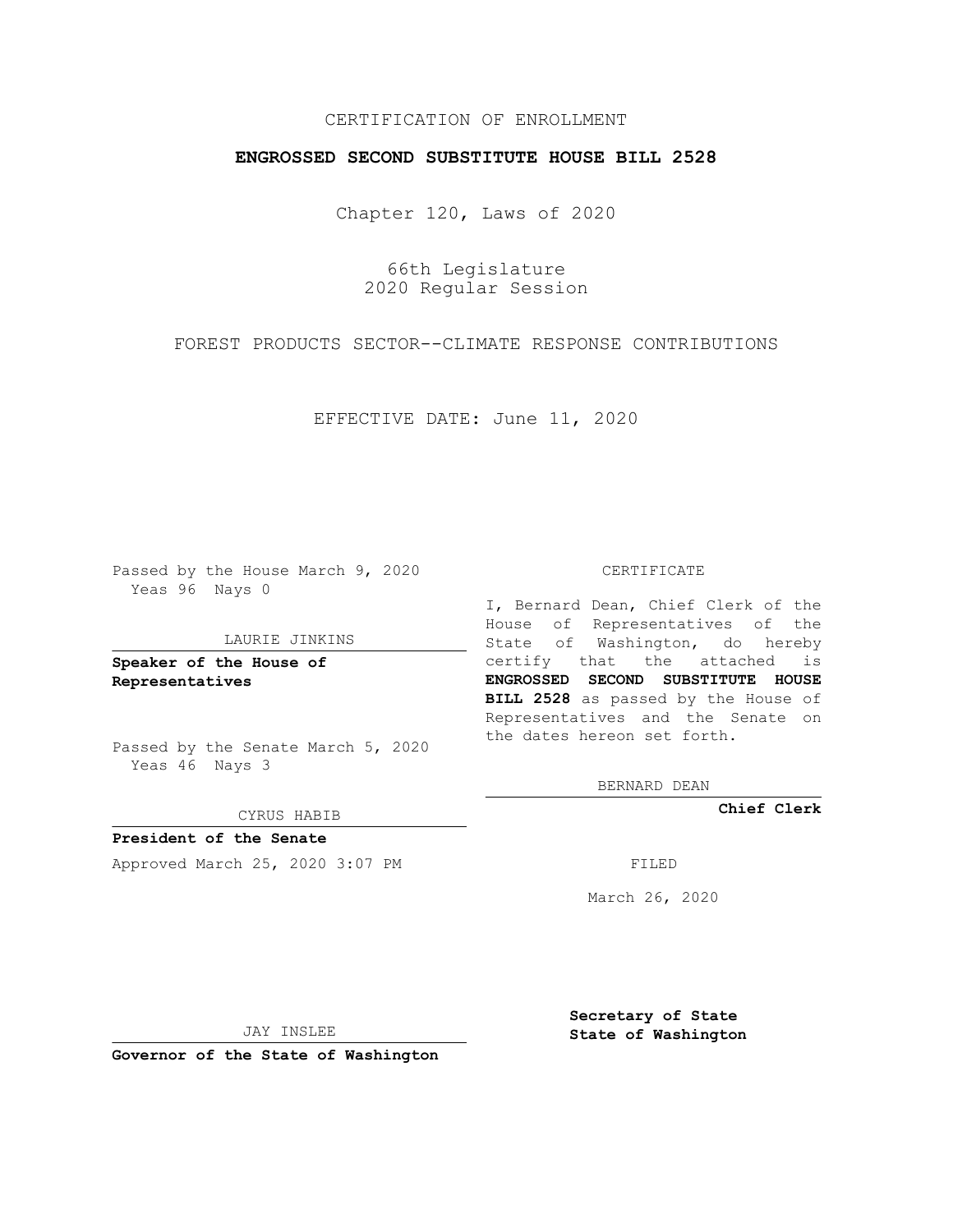### **ENGROSSED SECOND SUBSTITUTE HOUSE BILL 2528**

AS AMENDED BY THE SENATE

Passed Legislature - 2020 Regular Session

# **State of Washington 66th Legislature 2020 Regular Session**

**By** House Appropriations (originally sponsored by Representatives Ramos, DeBolt, Chapman, Boehnke, Blake, Fitzgibbon, Tharinger, and Santos)

READ FIRST TIME 02/11/20.

 AN ACT Relating to recognizing the contributions of the state's forest products sector as part of the state's global climate response; amending RCW 70.235.005; adding a new section to chapter 4 70.235 RCW; and creating a new section.

BE IT ENACTED BY THE LEGISLATURE OF THE STATE OF WASHINGTON:

 NEW SECTION. **Sec. 1.** (1) The legislature finds that the intergovernmental panel on climate change (IPCC) released a report in 2019 entitled "IPCC special report on climate change, desertification, land degradation, sustainable land management, food security, and greenhouse gas fluxes in terrestrial ecosystems" that provides guidance relating to how natural and working lands can be utilized to assist with a global climate response strategy. In addition, the food and agricultural organization of the United Nations issued a report in 2016 entitled "forestry for a low-carbon future" with specific recommendations for integrating forest and wood products in climate change strategies. Recommendations from these reports are critical as Washington develops its own climate response and charts how the state can use its forestland base and vibrant forest products sector as part of its contribution to the global 20 climate response.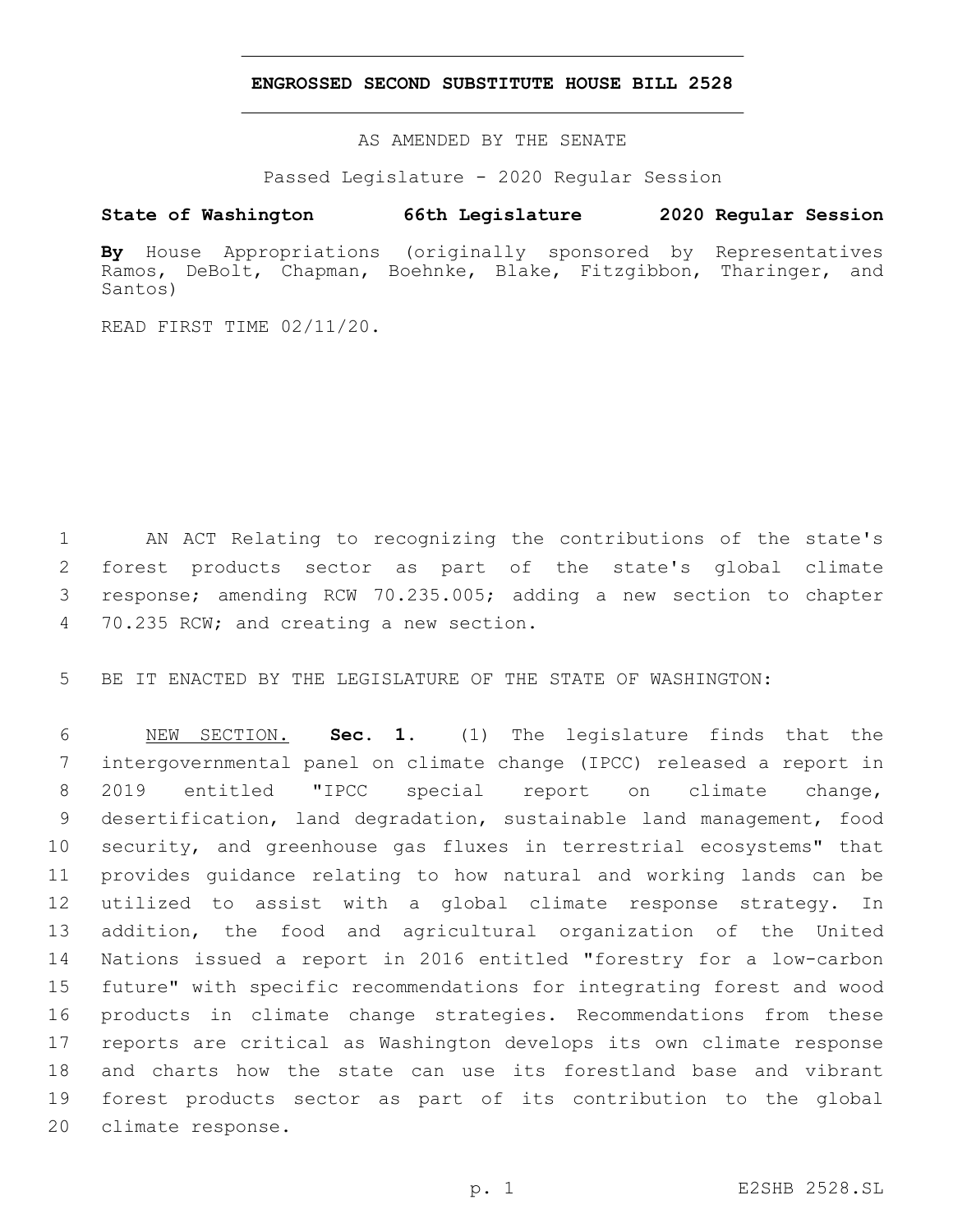(2) The legislature further finds that the 2019 intergovernmental panel on climate change report identifies several measures where sustainable forest management and forest products may be utilized to maintain and enhance carbon sequestration. These include increasing the carbon sequestration potential of forests and forest products by maintaining and expanding the forestland base, reducing emissions from land conversion to nonforest uses, increasing forest resiliency to reduce the risk of carbon releases from disturbances such as wildfire, pest infestation, and disease, and applying sustainable forest management techniques to maintain or enhance forest carbon 11 stocks and forest carbon sinks, including through the transference of 12 carbon to wood products.

 (3) The legislature further finds that the food and agricultural organization of the United Nations reports similar recommendations, with a focus on forest management tools that increases the carbon density in forests, increases carbon storage out of the forest in harvested wood products, utilizes wood energy, and suppresses forest 18 disturbances from fire, pests, and disease.

 **Sec. 2.** RCW 70.235.005 and 2008 c 14 s 1 are each amended to 20 read as follows:

 (1) The legislature finds that Washington has long been a national and international leader on energy conservation and environmental stewardship, including air quality protection, renewable energy development and generation, emission standards for fossil-fuel based energy generation, energy efficiency programs, 26 natural resource conservation, sustainable forestry and the 27 production of forest products, vehicle emission standards, and the use of biofuels. Washington is also unique among most states in that in addition to its commitment to reduce emissions of greenhouse gases, it has established goals to grow the clean energy sector and reduce the state's expenditures on imported fuels.

 (2) The legislature further finds that Washington should continue its leadership on climate change policy by creating accountability for achieving the emission reductions established in RCW 70.235.020, participating in the design of a regional multisector market-based system to help achieve those emission reductions, assessing other market strategies to reduce emissions of greenhouse gases, maintaining and enhancing the state's ability to continue to sequester carbon through natural and working lands and forest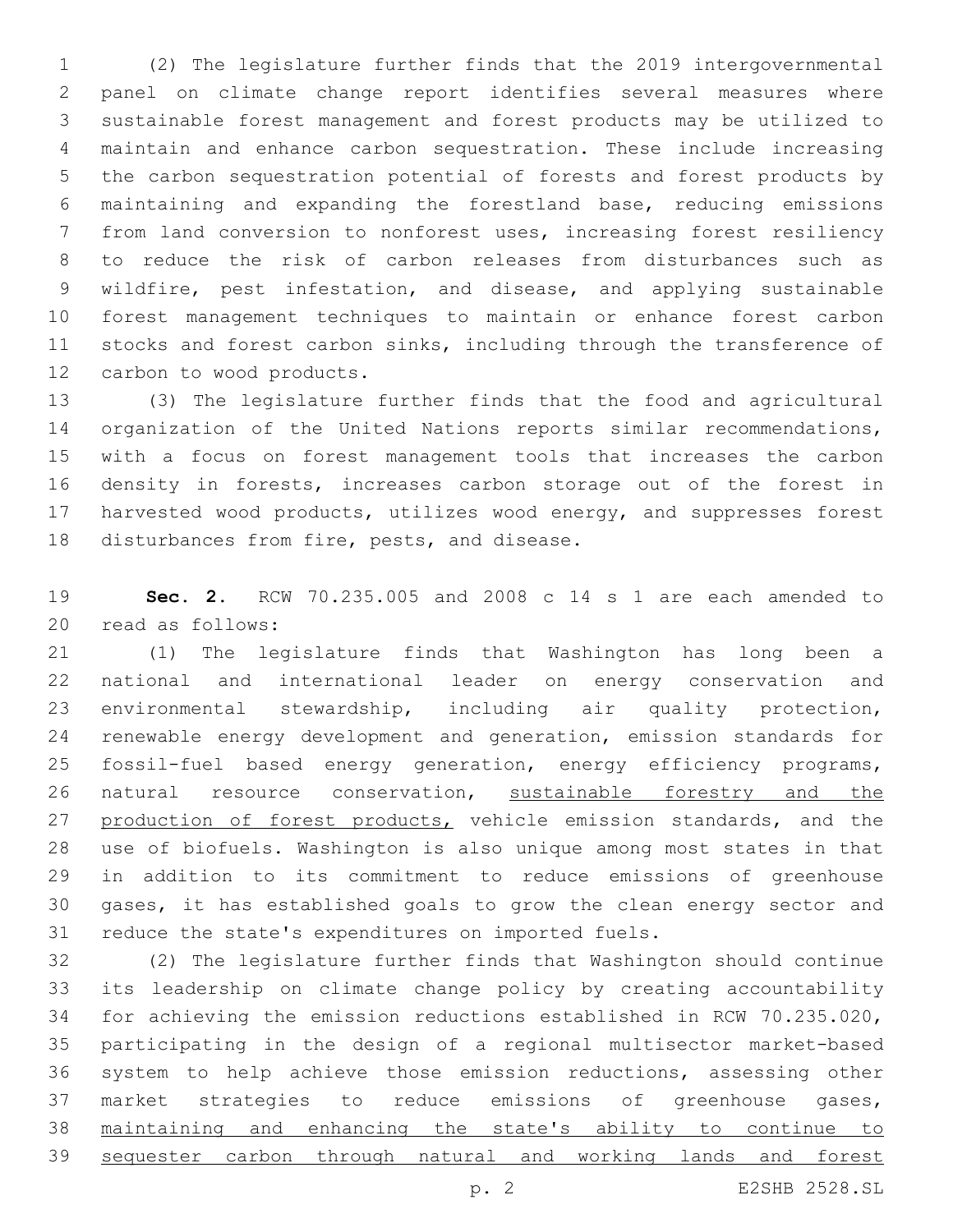products, and ensuring the state has a well trained workforce for our 2 clean energy future.

 (3) It is the intent of the legislature that the state will: (a) Limit and reduce emissions of greenhouse gas consistent with the emission reductions established in RCW 70.235.020; (b) minimize the potential to export pollution, jobs, and economic opportunities; ((and)) (c) support industry sectors that can act as sequesterers of 8 carbon; and (d) reduce emissions at the lowest cost to Washington's 9 economy, consumers, and businesses.

 (4) In the event the state elects to participate in a regional multisector market-based system, it is the intent of the legislature that the system will become effective by January 1, 2012, after authority is provided to the department for its implementation. By acting now, Washington businesses and citizens will have adequate time and opportunities to be well positioned to take advantage of the low-carbon economy and to make necessary investments in low-carbon 17 technology.

 (5) It is also the intent of the legislature that the regional multisector market-based system recognize Washington's unique 20 emissions and sequestration portfolio, including the ((state's)):

21 (a) State's hydroelectric system( $\frac{1}{t}$ the));

 (b) Opportunities presented by Washington's abundant forest 23 resources and the associated forest products industry, along with 24 aquatic and agriculture land( $(\tau)$ ) and the associated industries; and (( $the$ ))

26 (c) State's leadership in energy efficiency and the actions it has already taken that have reduced its generation of greenhouse gas emissions and that entities receive appropriate credit for early 29 actions to reduce greenhouse gases.

 (6) If any revenues, excluding those from state trust lands, that accrue to the state are created by a market system, they must be used to further the state's efforts to achieve the goals established in RCW 70.235.020, address the impacts of global warming on affected habitats, species, and communities, promote and invest in industry 35 sectors that act as sequesterers of carbon, and increase investment in the clean energy economy particularly for communities and workers that have suffered from heavy job losses and chronic unemployment and underemployment.38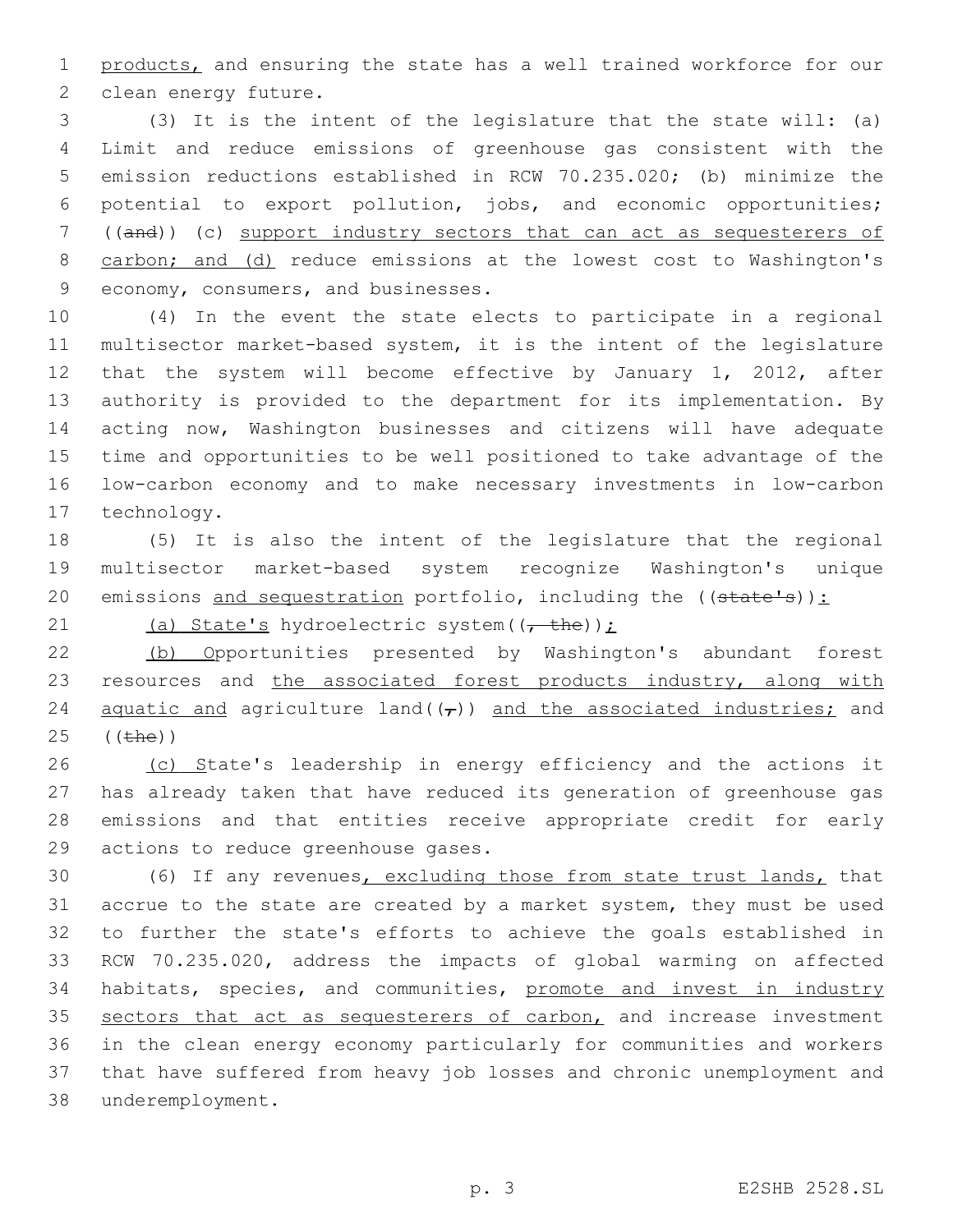NEW SECTION. **Sec. 3.** A new section is added to chapter 70.235 2 RCW to read as follows:

 (1)(a) Washington's existing forest products sector, including public and private working forests and the harvesting, transportation, and manufacturing sectors that enable working forests to remain on the land and the state to be a global supplier of forest products, is, according to a University of Washington study analyzing the global warming mitigating role of wood products from Washington's private forests, an industrial sector that currently operates as a significant net sequesterer of carbon. This value, which is only provided through the maintenance of an intact and synergistic industrial sector, is an integral component of the state's contribution to the global climate response and efforts to mitigate 14 carbon emissions.

 (b) Satisfying the goals set forth in RCW 70.235.020 requires supporting, throughout all of state government, consistent with other laws and mandates of the state, the economic vitality of the sustainable forest products sector and other business sectors capable of sequestering and storing carbon. This includes support for working forests of all sizes, ownerships, and management objectives, and the necessary manufacturing sectors that support the transformation of stored carbon into long-lived forest products while maintaining and enhancing the carbon mitigation benefits of the forest sector, sustaining rural communities, and providing for fish, wildlife, and clean water, as provided in chapter 76.09 RCW. Support for the forest sector also ensures the state's public and private working forests avoid catastrophic wildfire and other similar disturbances and avoid conversion in the face of unprecedented conversion pressures.

 (c) It is the policy of the state to support the contributions of all working forests and the synergistic forest products sector to the state's climate response. This includes landowners, mills, bioenergy, 32 pulp and paper, and the related harvesting and transportation infrastructure that is necessary for forestland owners to continue the rotational cycle of carbon capture and sequestration in growing trees and allows forest products manufacturers to store the captured carbon in wood products and maintain and enhance the forest sector's role in mitigating a significant percentage of the state's carbon emissions while providing other environmental and social benefits and supporting a strong rural economic base. It is further the policy of the state to support the participation of working forests in current